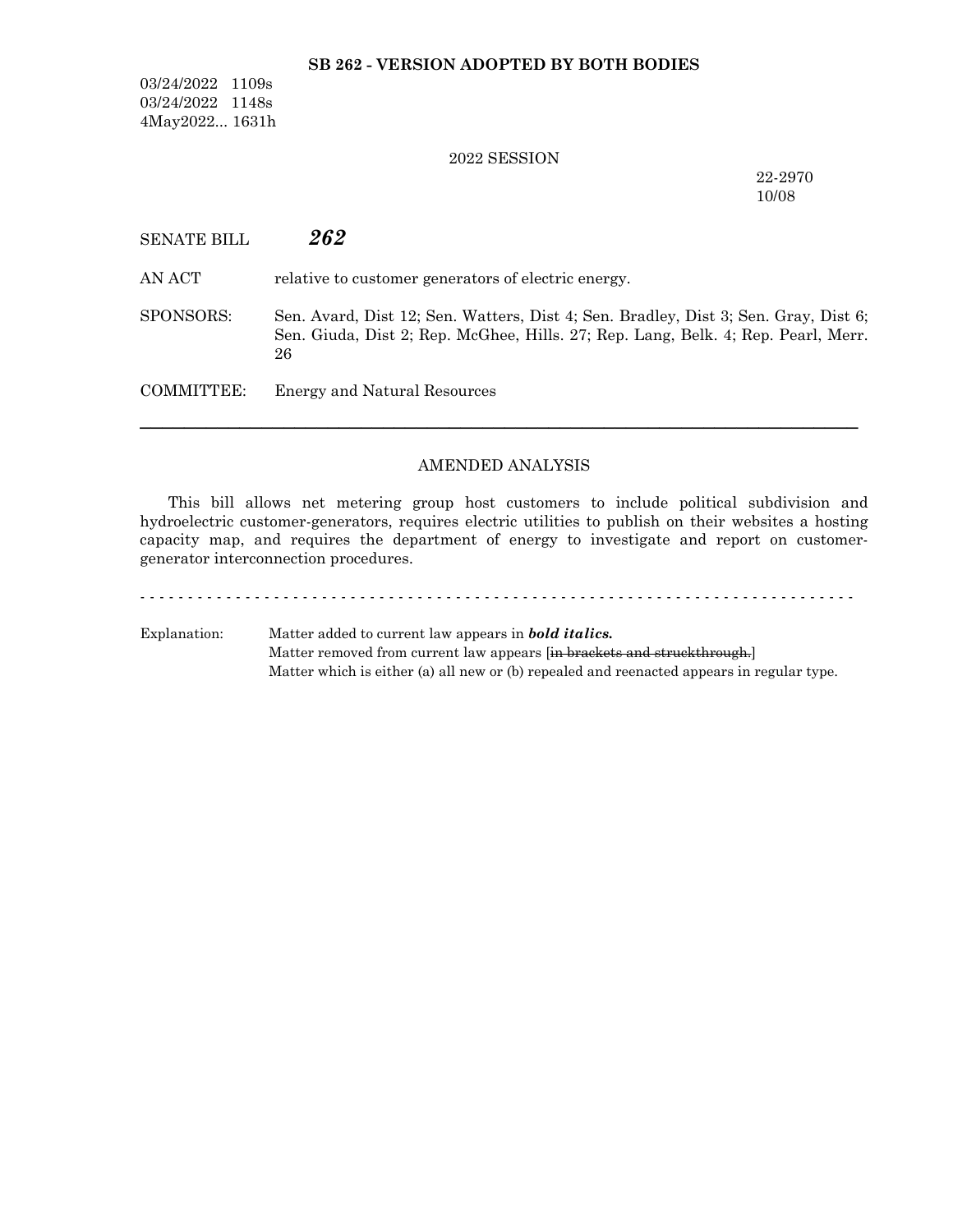### **SB 262 - VERSION ADOPTED BY BOTH BODIES**

03/24/2022 1109s 03/24/2022 1148s 4May2022... 1631h 22-2970

10/08

#### STATE OF NEW HAMPSHIRE

*In the Year of Our Lord Two Thousand Twenty Two*

AN ACT relative to customer generators of electric energy.

*Be it Enacted by the Senate and House of Representatives in General Court convened:*

1 Net Energy Metering; Group Host Requirements. Amend RSA 362-A:9, XIV(a) to read as follows: 1 2

XIV.(a) A customer-generator may elect to become a group host for the purpose of reducing or otherwise controlling the energy costs of a group of customers who are not customer-generators*, except that a political subdivision, as defined in RSA 362-A:1-a, II-c, or the owner of a facility described in RSA 362-A:9, XX, that is a customer-generator, may participate as a group member*. The group of customers shall be located within the service territory of the same electric distribution utility as the host. The host shall provide a list of the group members to the commission and the electric distribution utility and shall certify that all members of the group have executed an agreement with the host regarding the utilization of kilowatt hours produced by the eligible facility and that the total historic annual load of the group members together with the host exceeds the projected annual output of the host's facility. The department shall verify that these group requirements have been met and shall register the group host. The department shall establish the process for registering hosts, including periodic re-registration, and the process by which changes in membership are allowed and administered. Net metering tariffs under this section shall not be made available to a customer-generator group host until such host is registered by the department. 3 4 5 6 7 8 9 10 11 12 13 14 15 16 17

2 Findings; Distributed Energy Resources. Customer-owned distributed energy resources (DERs) that connect to the distribution grid can provide a beneficial hedge against volatile electricity prices and stimulate investment and employment in the state economy. Because DERs frequently utilize clean, renewable energy sources, they can reduce air pollution and greenhouse gas emissions to benefit public health and environmental quality. For these reasons, the general court finds it is in the public interest to stimulate the deployment of DERs in New Hampshire and eliminate unreasonable barriers thereto. 18 19 20 21 22 23 24

3 New Paragraph; Distributed Energy Resources; Hosting Capacity Maps. Amend RSA 362-A:9 by inserting after paragraph XXI the following new paragraph: 25 26

XXII. No later than January 1, 2023, the electric distribution utilities shall publish on their websites a hosting capacity map showing the estimated maximum amount of distributed generation that can be accommodated on the distribution system at a given location under existing grid conditions and operations, without adversely impacting safety, power quality, reliability, or other 27 28 29 30